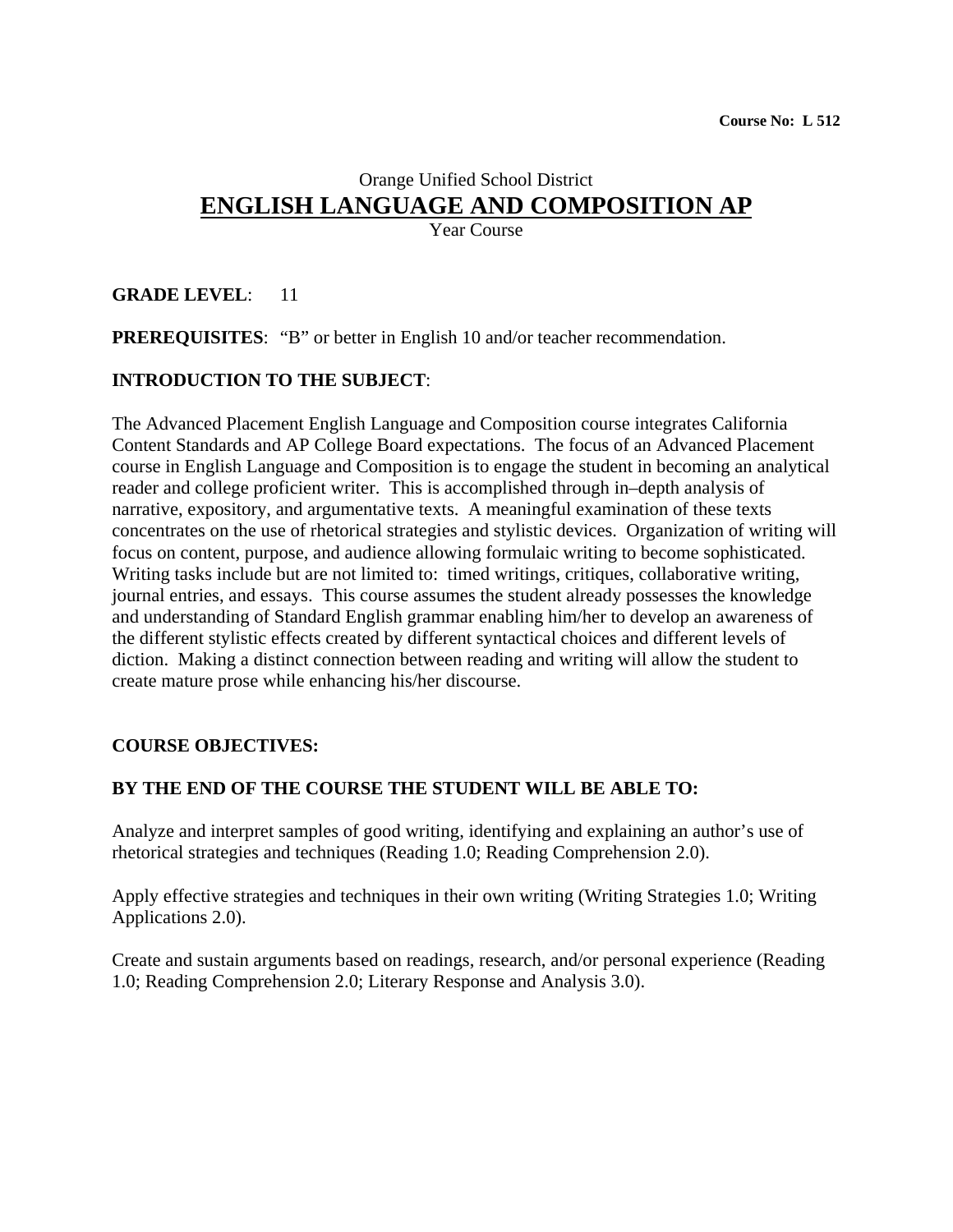Demonstrate understanding and mastery of standard written English as well as stylistic maturity in their own writings (Written and Oral English Language Conventions 1.0).

Write in a variety of genres and contexts, both formal and informal, employing appropriate conventions (Writing Applications 2.0; Written and Oral English Language Conventions 1.0).

Produce expository and argumentative compositions that introduce a complex central idea and develop it with appropriate, specific evidence, cogent explanations, and clear transitions (Writing Applications 2.0).

Move effectively through the stages for the writing process, with careful attention to inquiry and research, drafting, revising, editing, and review (Writing Strategies 1.0).

# **THE CALIFORNIA LANGUAGE ARTS CONTENT STANDARDS**

#### **READING**

**1.0. WORD ANALYSIS, FLUENCY, AND SYSTEMATIC VOCABULARY DEVELOPMENT: Apply knowledge of word origins both to determine the meaning of new words encountered in reading materials and use those words accurately.** 

#### **Vocabulary and Concept Development:**

- 1.1. Trace the etymology of significant terms used in political science and history.
- 1.2. Apply knowledge of Greek, Latin, and Anglo-Saxon roots to draw inferences concerning the meaning of scientific and mathematical terminology.
- 1.3. Discern the meaning and relationship between pairs of words encountered in analogical statements (e.g., synonyms/antonyms, connotation/denotation).
- **2.0. READING COMPREHENSION (FOCUS ON INFORMATIONAL MATERIALS): Read and understand grade-level-appropriate material. Analyze the organization patterns, arguments, and positions advanced. The quality and complexity of the materials to be read by students are illustrated in the** *California Reading List.* **In addition, by grade 12, students read two million words annually on their own, including a wide variety of classic and contemporary literature as well as magazines, newspapers, and on-line information.**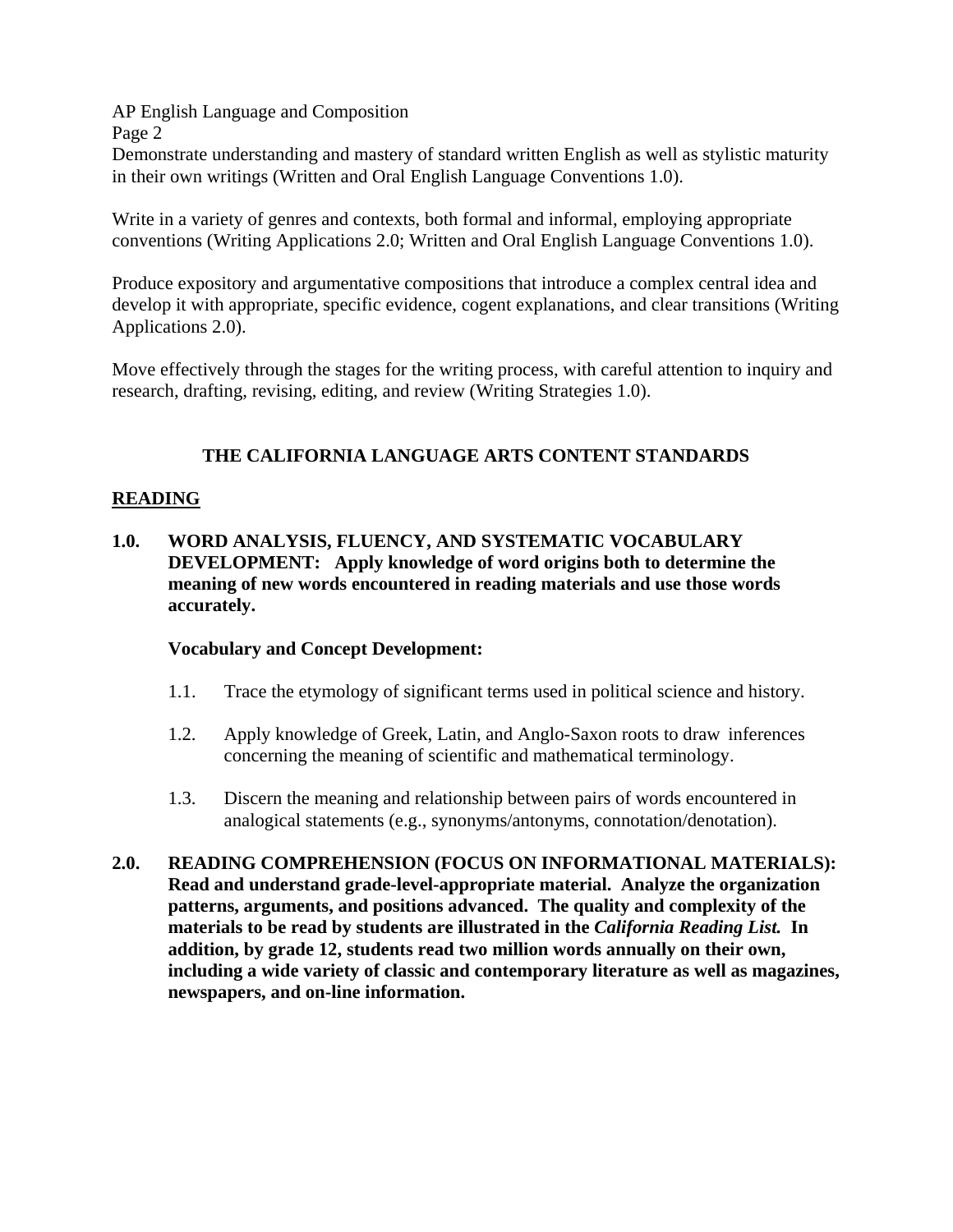Page 3

# **Structural Features of Informational Materials:**

2.1. Analyze both the features and rhetorical devices of different types of public documents (e.g., policy statements, speeches, debates, platforms) and how authors use these features and devices.

# **Comprehension and Analysis of Grade-Level-Appropriate Text:**

- 2.2. Analyze how clarity is affected by the patterns of organization, hierarchical structures, repetition of key ideas, syntax, and word choice in text.
- 2.3. Verify and clarify facts presented in other types of expository texts by using a variety of consumer, workplace, and public documents.
- 2.4. Make warranted and reasonable assertions about significant patterns, motifs, and perspectives by using elements of text to defend and clarify interpretations.
- 2.5. Analyze an author's implicit and explicit philosophical assumptions and beliefs about a subject.

# **Expository Critique:**

2.6. Critique the power, validity, and truthfulness in the logic of arguments set forth in public documents, their appeal to audiences both friendly and hostile, and the extent to which they anticipate and address reading concerns and counterclaims (e.g., appeal to reason, appeal to authority, appeal to pathos/emotion).

### **3.0. LITERARY RESPONSE AND ANALYSIS: Read and respond to historically or culturally significant works of American world literature. Conduct in-depth analyses of recurrent patterns and themes. The quality and complexity of the materials to be read by students are illustrated in the** *California Reading List.*

# **Structural Features of Literature:**

3.1. Analyze characteristics of sub-genres (e.g., satire, parody, allegory, pastoral) that are used in poetry, prose, drama, novel, short story, essay, and other basic genres.

# **Narrative Analysis of Grade-Level-Appropriate Text:**

3.2. Analyze how the theme or meaning of a selection represents a view or comment on life, using textual evidence to support the claims.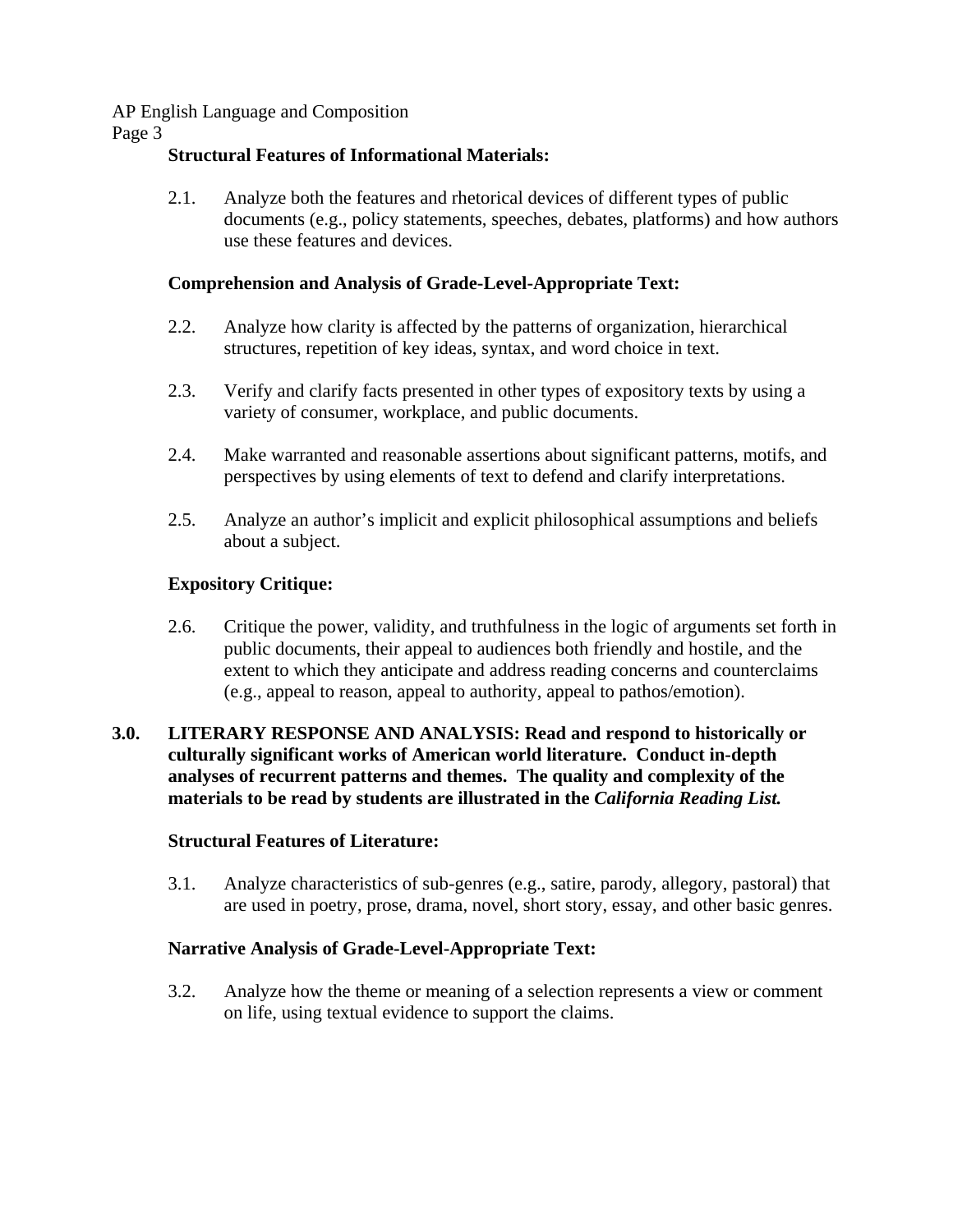- 3.3. Analyze how irony, tone, mood, style, and "sound" of language are used to achieve specific rhetorical and/or aesthetic purposes.
- 3.4. Analyze ways in which poets use imagery, personification, figures of speech, and sounds to evoke readers' emotions.
- 3.5. Analyze recognized works of American literature representing a variety of genres and traditions in order to:
	- (1) trace the development of American literature from the Colonial period forward;
	- (2) contrast the major periods, themes, styles, and trends, and describe how works by members of different cultures relate to one another in each period;
	- (3) evaluate the philosophical, political, religious, ethical, and/or social influences that shaped characters, plots, and settings.
- 3.6. Analyze how authors over the centuries have used archetypes drawn from myth and tradition in literature, film, political speeches, and religious writings (e.g., how the archetypes of banishment from an ideal world may be used to interpret Shakespeare's tragedy *Macbeth*).
- 3.7. Analyze recognized works of world literature from a variety of authors, in order to:
	- (1) contrast the major literary forms and techniques and the characteristics of the major literary periods (e.g., Homeric Greece, Medieval Period, Romantic, Neoclassic, Modern);
	- (2) relate literary works and authors to major themes and issues of their eras;
	- (3) evaluate the philosophical, political, religious, ethical, and/or social influences that shaped characters, plots, and settings.

# **Literary Criticism:**

- 3.8. Analyze the political assumptions in a selection of literary works or essays on a topic for their clarity and consistency (e.g., suffrage, women's place in organized labor) (Political Approach).
- 3.9. Analyze the philosophical arguments presented in literary works to determine whether the author's position has contributed to the quality of each work and the credibility of its characters (Philosophical Approach).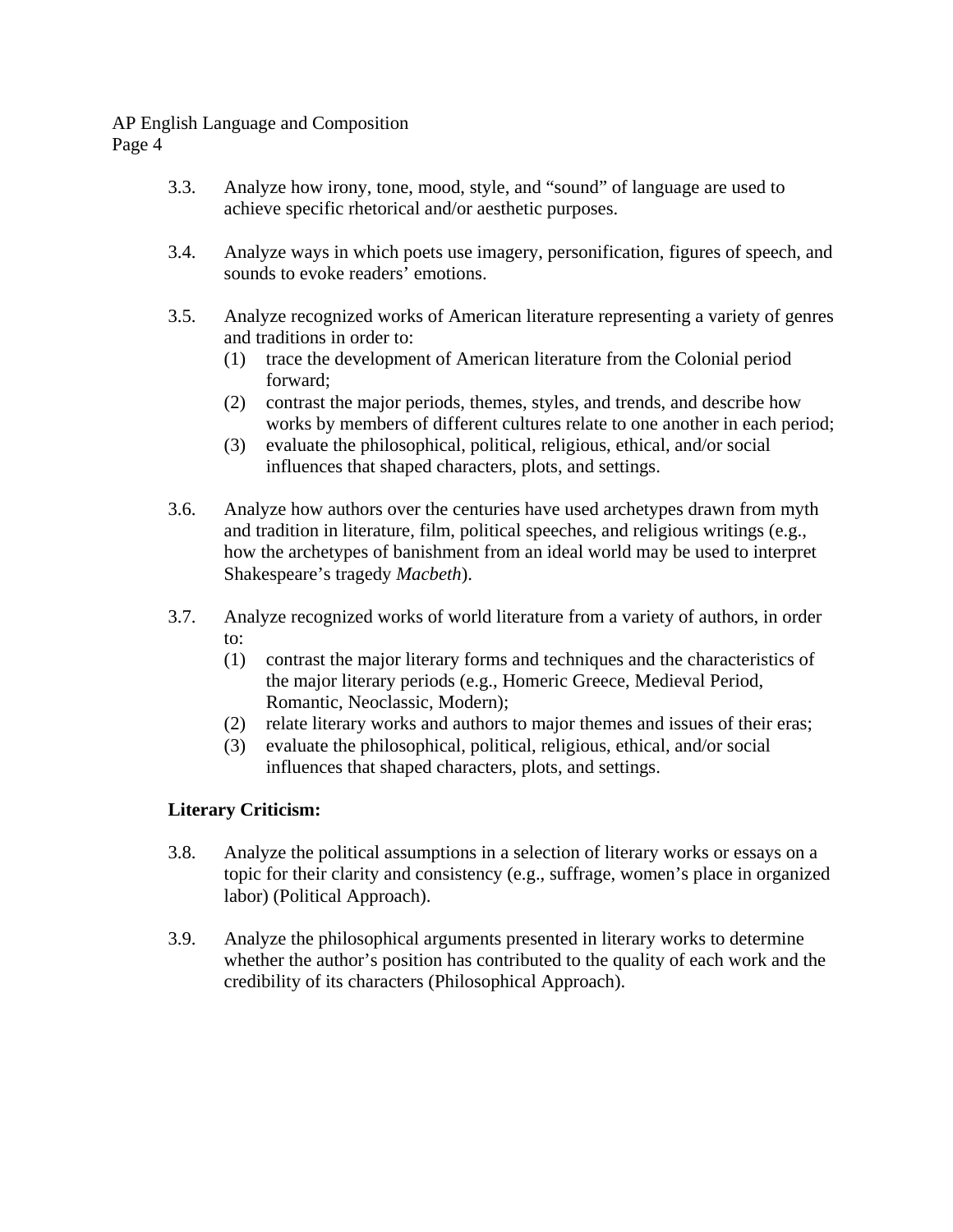# **WRITING**

**1.0. WRITING STRATEGIES: Write coherent and focused texts that convey a welldefined perspective and tightly-reasoned argument. Student writing demonstrates awareness of audience and purpose of use of the stages of the writing process, as needed.** 

#### **Organization and Focus:**

- 1.1. Demonstrate understanding of the elements of discourse (e.g., purpose, speaker, audience, form) when completing narrative, expository, persuasive, informational, or descriptive writing assignments.
- 1.2. Use point of view, characterization, style (e.g., irony), and related elements for specific rhetorical and aesthetic purposes.
- 1.3. Structure ideas and arguments in a sustained, persuasive, and sophisticated way and support them with precise and relevant examples.
- 1.4. Enhance meaning by employing rhetorical devices, including the extended use of parallelism, repetition, and analogy; the incorporation of visual aids (e.g., graphs, tables, pictures); and the issuance of a call for action.
- 1.5. Use language in natural, fresh and vivid ways to create a specific tone.

# **Research and Technology:**

- 1.6. Develop presentation by using clear research questions and creative and critical research strategies (e.g., field studies, oral histories, interviews, experiments, electronic sources).
- 1.7. Use systematic strategies to organize and record information (e.g., anecdotal scripting, annotated bibliographies).
- 1.8. Integrate databases, graphics, and spreadsheets into work-processed documents.

#### **Revising and Evaluating Strategies:**

1.9. Revise writing to highlight individual voice, improve the style and sentence variety, and enhance subtlety of meaning and tone in ways that are consistent with purpose, audience, and genre.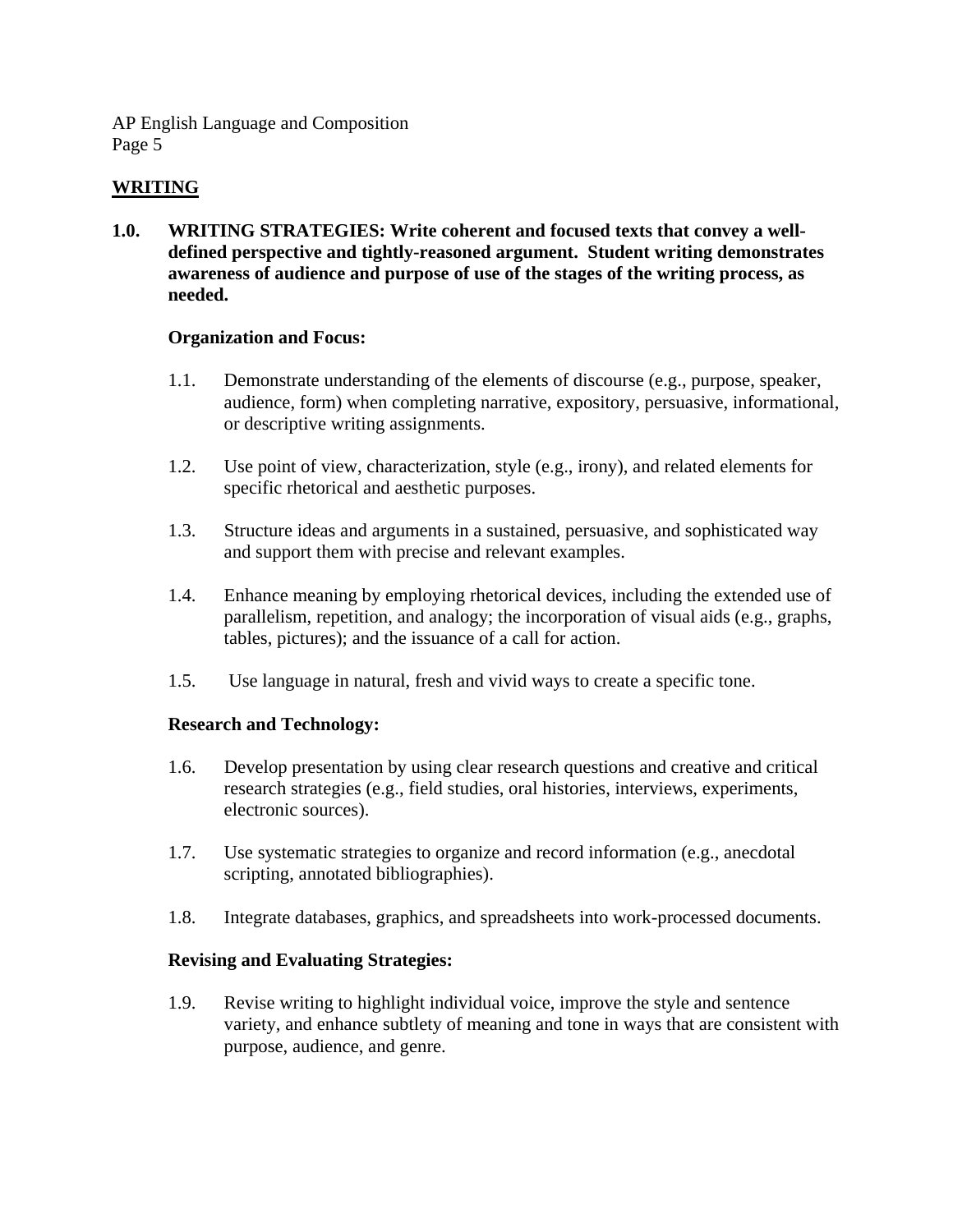**2.0. WRITING APPLICATIONS (GENRES AND THEIR CHARACTERISTICS): Combine the rhetorical strategies of narration, exposition, persuasion, and description to produce text of at least 1,500 words, when appropriate. Student writing demonstrates a command of Standard English and the research, organizational, and drafting strategies outlines in Writing Standard 1.0.** 

*Using the Grades 11/12 writing strategies outlined in Writing Standard 1.0, students:* 

- 2.1. Write fictional autobiographical, and/or biographical narratives that:
	- (1) narrate a sequence of events and communicate their significance to the audience;
	- (2) locate scenes and incidents in specific places;
	- (3) develop the narrative elements with concrete sensory details and language (e.g., visual details of scenes; descriptions of sounds, smells, specific actions; movements and gestures; interior monologue or feelings of characters);
	- (4) pace the presentation of actions to accommodate temporal, spatial, and dramatic mood changes;
	- (5) make effective use of descriptions of appearance, images, shifting perspectives, and/or sensory details.
- 2.2. Write responses to literature that:
	- (1) demonstrate a comprehensive understanding of the significant ideas in works or passages;
	- (2) analyze the use of imagery, language, universal themes and/or unique aspects of text;
	- (3) support key ideas and viewpoints through accurate and detailed references to the text and/or to other works;
	- (4) demonstrate an understanding of the author's use of stylistic devices and an appreciation for the effects created;
	- (5) identify and assess the impact of perceived ambiguities, nuances, and complexities within text.
- 2.3. Write reflective compositions that:
	- (1) explore the significance of personal experiences, events, conditions, or concerns using rhetorical strategies (e.g., narration, description, exposition);
	- (2) draw comparisons between specific incidents and broader themes that illustrate the writer's important beliefs or generalizations about life;
	- (3) maintain a balance in describing individual incidents and relating those incidents to more general and abstract ideas.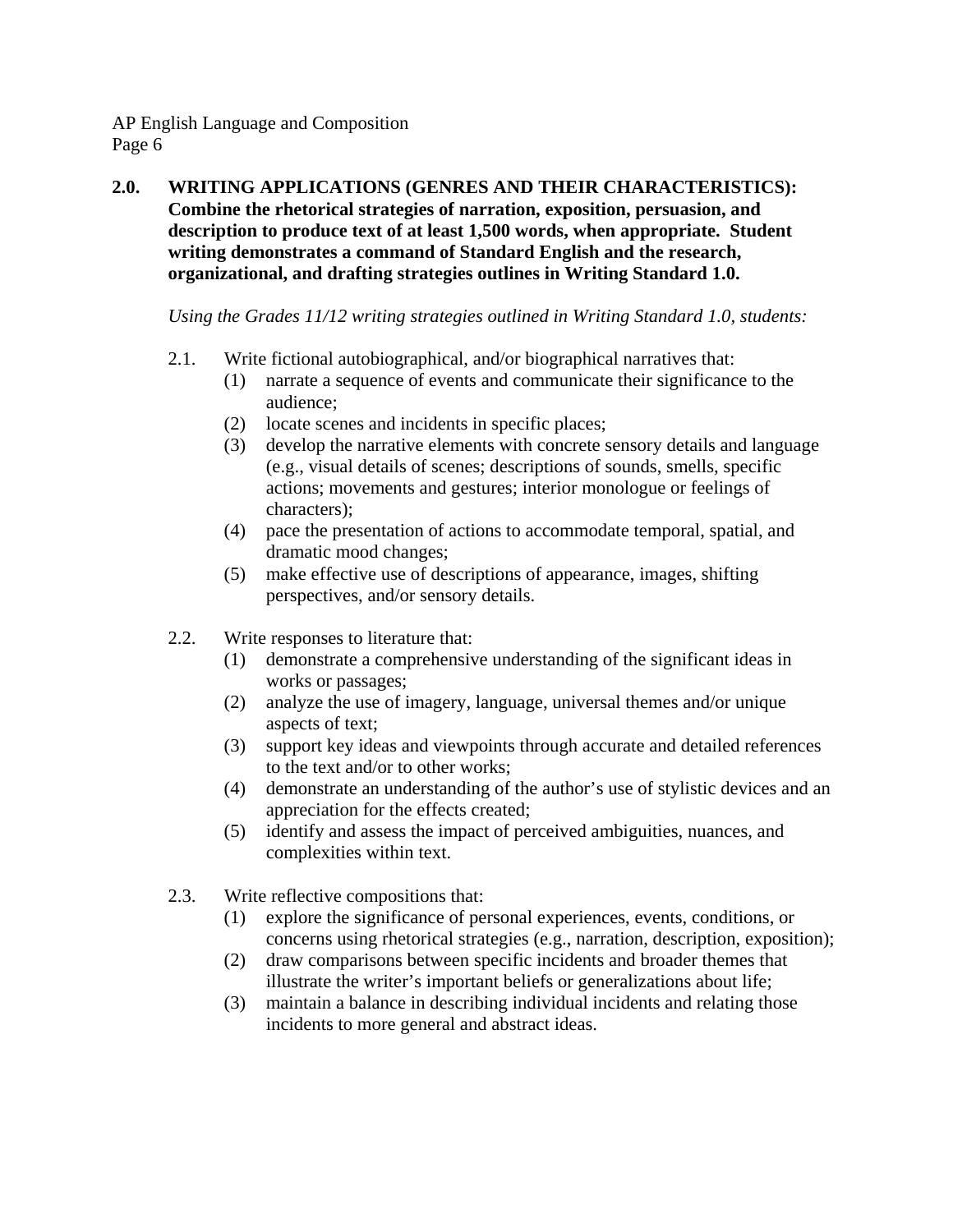# 2.4. Write historical investigation reports that:

- (1) use exposition, narration, description, argumentation, exposition, or some combination of rhetorical strategies to support the main proposition;
- (2) analyze several historical records of a single event, examining critical
- (3) explain the perceived reason(s) for the similarities and differences in historical records with information derived from primary and secondary sources to support or enhance the presentation;
- (4) include information from all relevant perspectives, taking the validity and reliability of sources into consideration**;**
- (5) provide a formal bibliography.
- 2.5. Write job applications and resumes that:
	- (1) are clear and purposeful, and address the intended audience appropriately;
	- (2) use varied levels, patterns, and types of language to achieve intended effects and aid comprehension;
	- (3) modify tone to fit purpose and audience;
	- (4) follow the conventional style for the type of document (e.g., resume, memorandum) and use page formats, fonts, and spacing that contribute to the documents' readability and impact.
- 2.6. Deliver multimedia presentations that**:** 
	- (1) combine text, images, and sound, drawing information from many sources (e.g., television broadcasts, videos, films, newspapers, magazines, CD ROMs, Internet, computer media generated images);
	- (2) select an appropriate medium for each element of the presentation;
	- (3) use selected media skillfully, including proper editing and monitoring for quality;
	- (4) test audience response and revise the presentation accordingly.

# **WRITTEN AND ORAL ENGLISH LANGUAGE CONVENTIONS**

# **1.0. WRITTEN AND ORAL ENGLISH LANGUAGE CONVENTIONS: Write and speak with a command of Standard English conventions.**

# **Manuscript Form:**

- 1.1. Demonstrate control of grammar, paragraph and sentence structure, diction, and usage.
- 1.2. Produce legible work that shows accurate spelling and correct use of the conventions of punctuation and capitalization.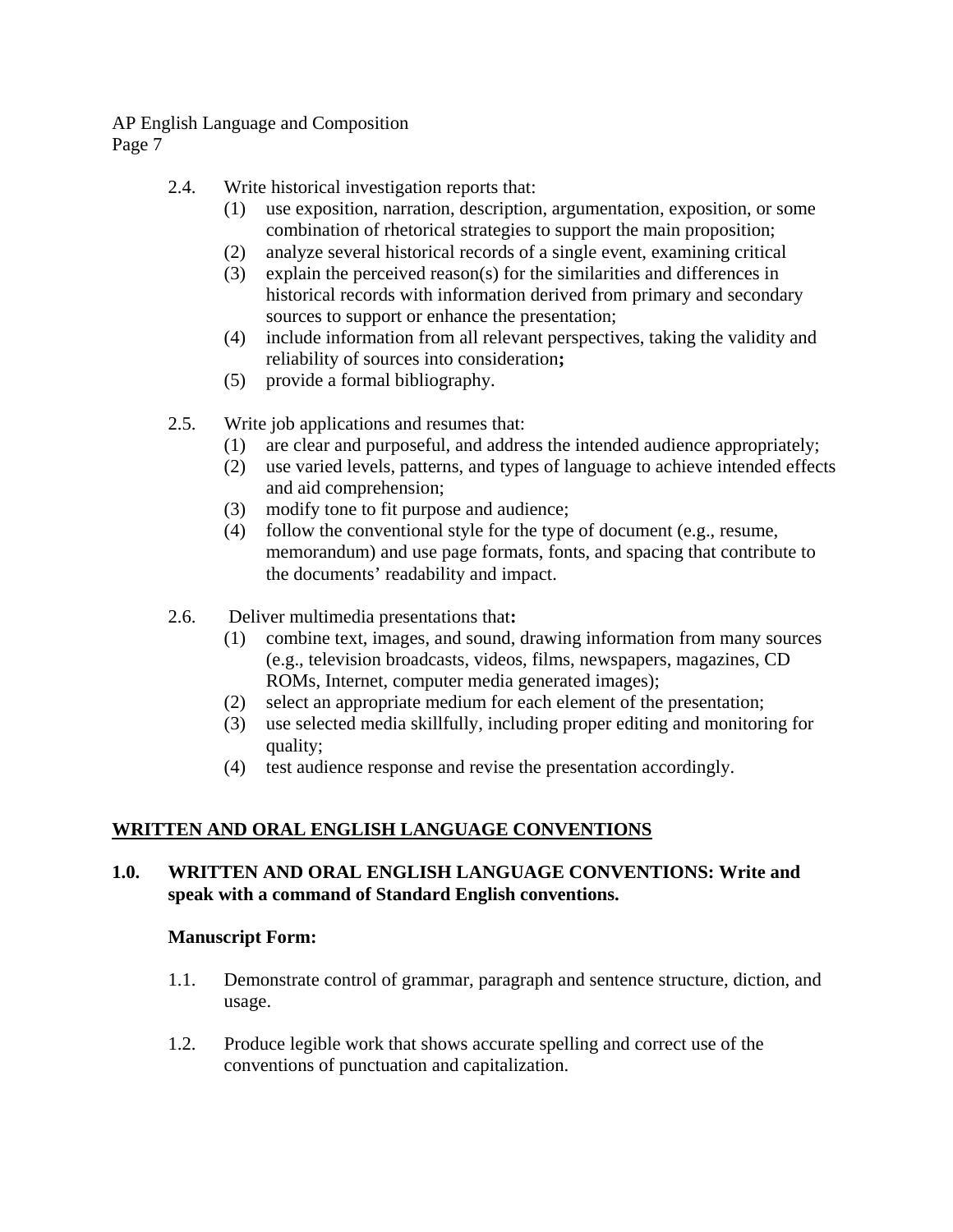1.3. Reflect appropriate manuscript requirements in writing.

#### **COURSE OVERVIEW**

#### **FIRST SEMESTER**

- I.  $1<sup>st</sup>$  Quarter
	- A. Focus on the Following:
		- 1. Introduction to Rhetorical Strategies\*
		- 2. Introduction to Stylistic Devices\*
		- 3. Introduction to Timed Readings/Writings
		- 4. Essays: Narration and Description
		- 5. AP Exam Review
	- B. Authors (choose from list)\*\*
- II.  $2<sup>nd</sup>$  Quarter
	- A. Focus on the Following:
		- 1. Rhetorical Strategies
		- 2. Stylistic Devices
		- 3. Timed Readings/Writings
		- 4. Essays: Exemplification and Compare/Contrast
		- 5. AP Exam Review
	- B. Authors/Works (choose from those not studied previously)

#### **SECOND SEMESTER**

- I. 3rd Quarter
	- A. Focus on the Following:
		- 1. Rhetorical Strategies
		- 2. Stylistic Devices
		- 3. Timed Readings/Writings
		- 4. Essays: Cause/Effect and Argumentation
		- 5. AP Exam Review
	- B. Authors/Works (choose from those not studied previously)
- II.  $4^{\text{th}}$  Ouarter
	- A. Focus on the Following:
		- 1. AP Exam Review/Timed Readings/Writings
		- 2. Time Period Studies/Poetry
	- B. Time Periods/Poets\*\*\*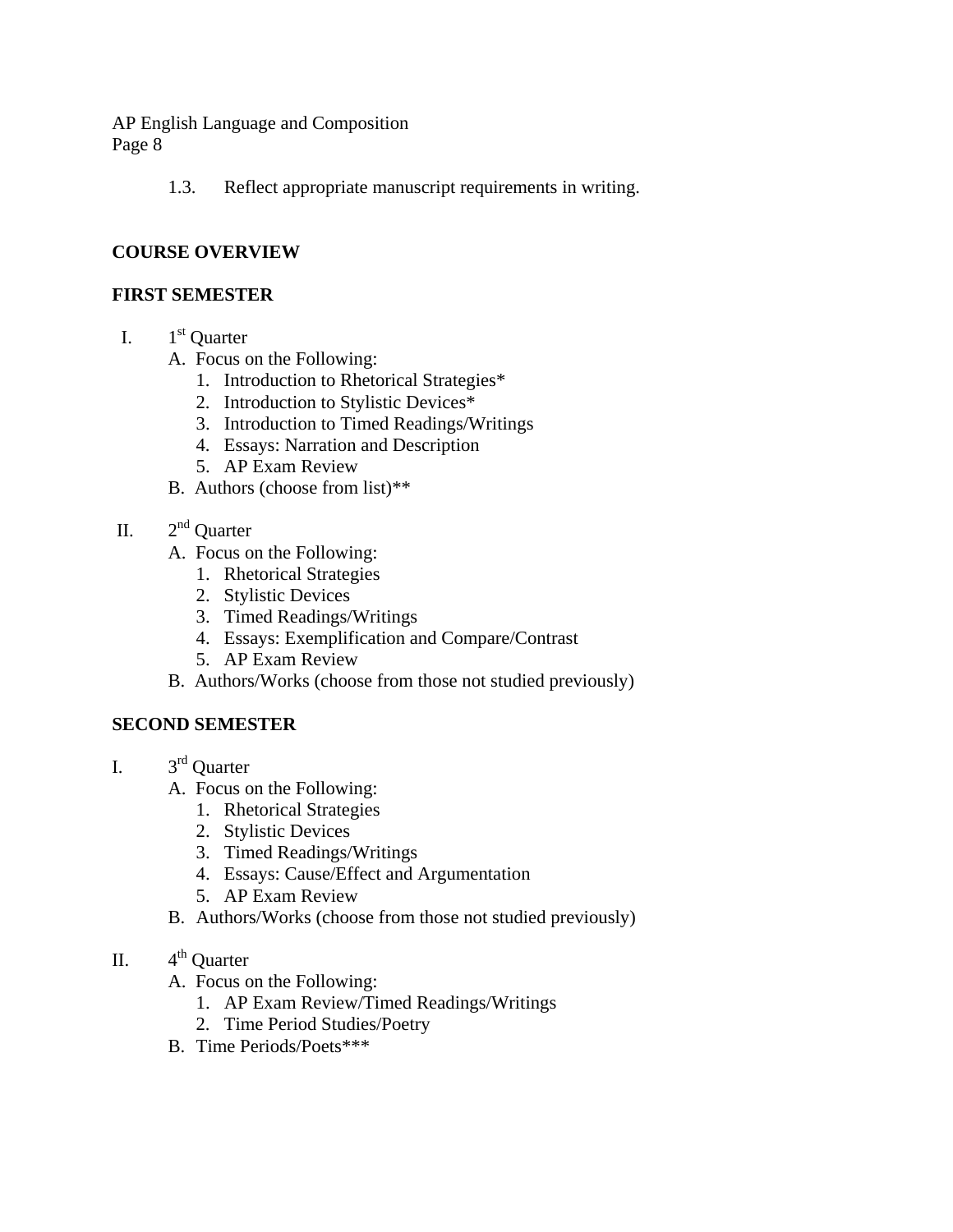# **\*RHETORICAL STRATEGIES AND STYLISTIC DEVICES: (EMBEDDED THROUGHOUT THE YEAR)**

Analogy, metaphor, argumentation, persuasion, compare and contrast, definition, description/narration, reflection, process analysis, expository, parallel structure, juxtaposition, repetition, imagery, figurative language, simile, diction, syntax, setting, characterization, theme, point of view, tone, sentence structure, rhetorical question, hyperbole, qualification, allusion, ellipsis, aphorism.

# **\*\*SELECTED WRITERS FOR FIRST THROUGH THIRD QUARTERS:**

Autobiographers and Diarists: (one per quarter) James Boswell T.E. Lawrence Samuel Pepys

Biographers and History Writers: (one per quarter) Thomas Carlyle Winston Churchill King James Bible

Critics: (two to three per quarter) Matthew Arnold Kenneth Clark Samuel Taylor Coleridge William Hazlitt Samuel Johnson John Ruskin George Bernard Shaw Oscar Wilde

Essayists and Fiction Writers: (two per quarter) Francis Bacon Charles Lamb George Orwell E.B. White Virginia Woolf William Shakespeare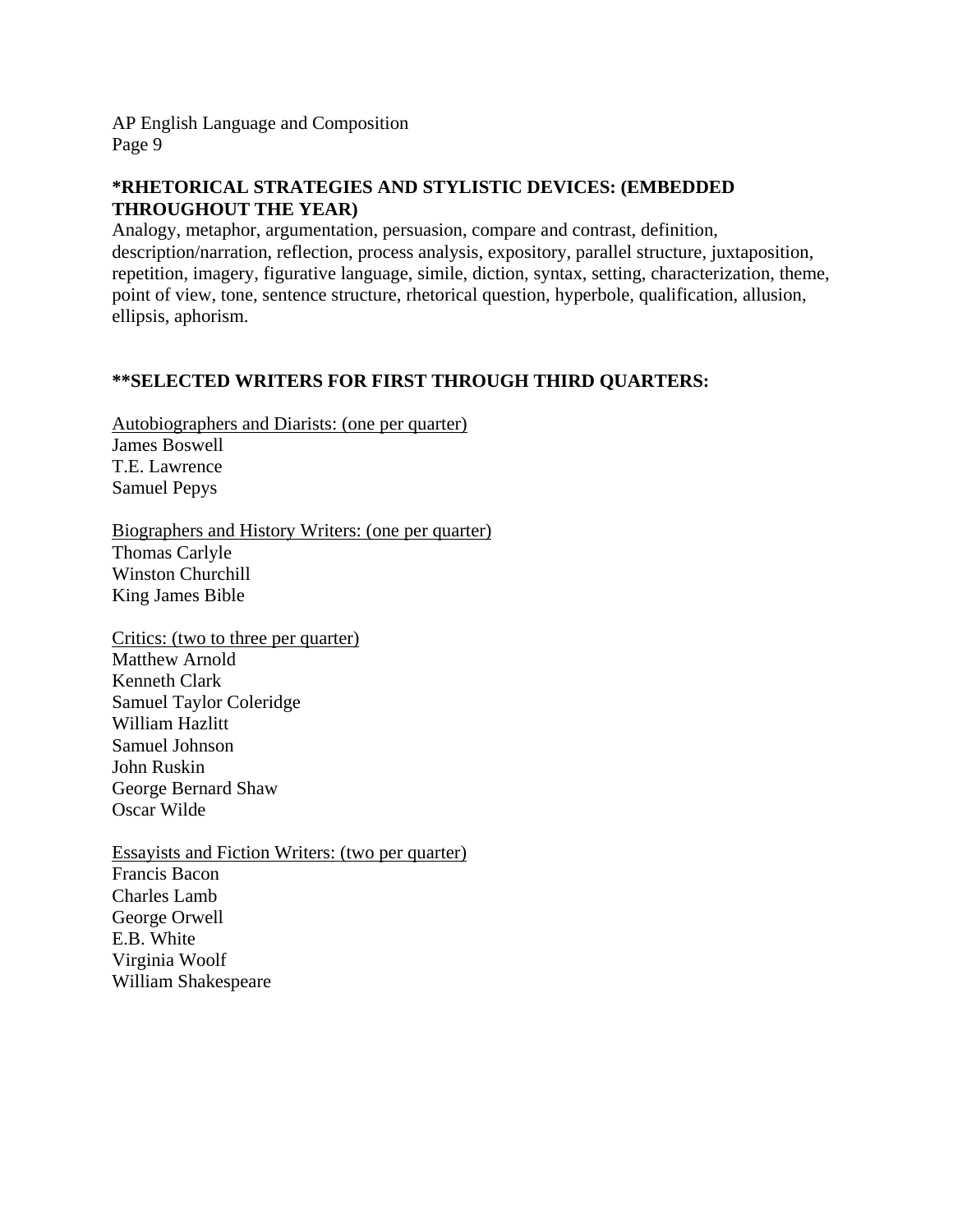Political Writers: (four per quarter) John Locke John Stuart Mill John Milton Thomas More Jonathan Swift Charles Dickens Mary Wollstonecraft Lord Byron Jane Austen Thomas Babington Macaulay Queen Elizabeth I

Science and Nature Writers: (one per quarter) Charles Darwin Charlotte Bronte Sir Isaac Newton

#### **\*\*\*FOURTH QUARTER TIME PERIODS/AUTHORS/POETS:**

Medieval: Geoffrey Chaucer

Renaissance: (choose two) Francesco Petrarch Edmund Spenser William Shakespeare

Neo-Classicism/Age of Rationalism: (choose three) John Donne John Milton Ben Johnson Alexander Pope

Romanticism: (choose three) William Wordsworth William Blake John Keats Samuel Taylor Coleridge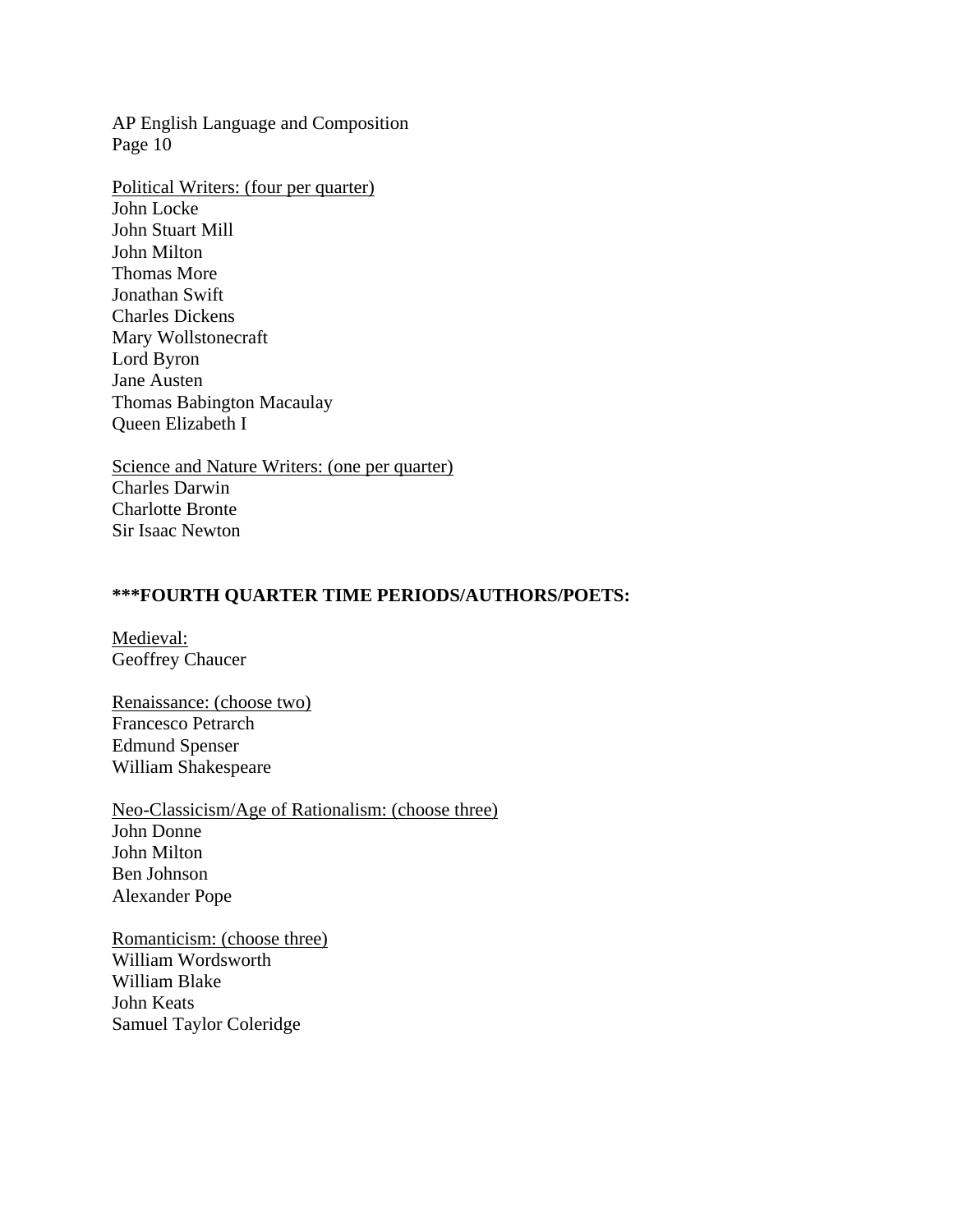Realism: (choose three) Alfred Lord Tennyson Robert Browning Elizabeth Barrett-Browning Matthew Arnold

Modern Period: (choose two) William Butler Yeats T.S. Eliot William H. Auden

| DATE OF CONTENT REVISION: | <b>NEW</b>    |
|---------------------------|---------------|
| DATE OF BOARD APPROVAL:   | July 12, 2004 |